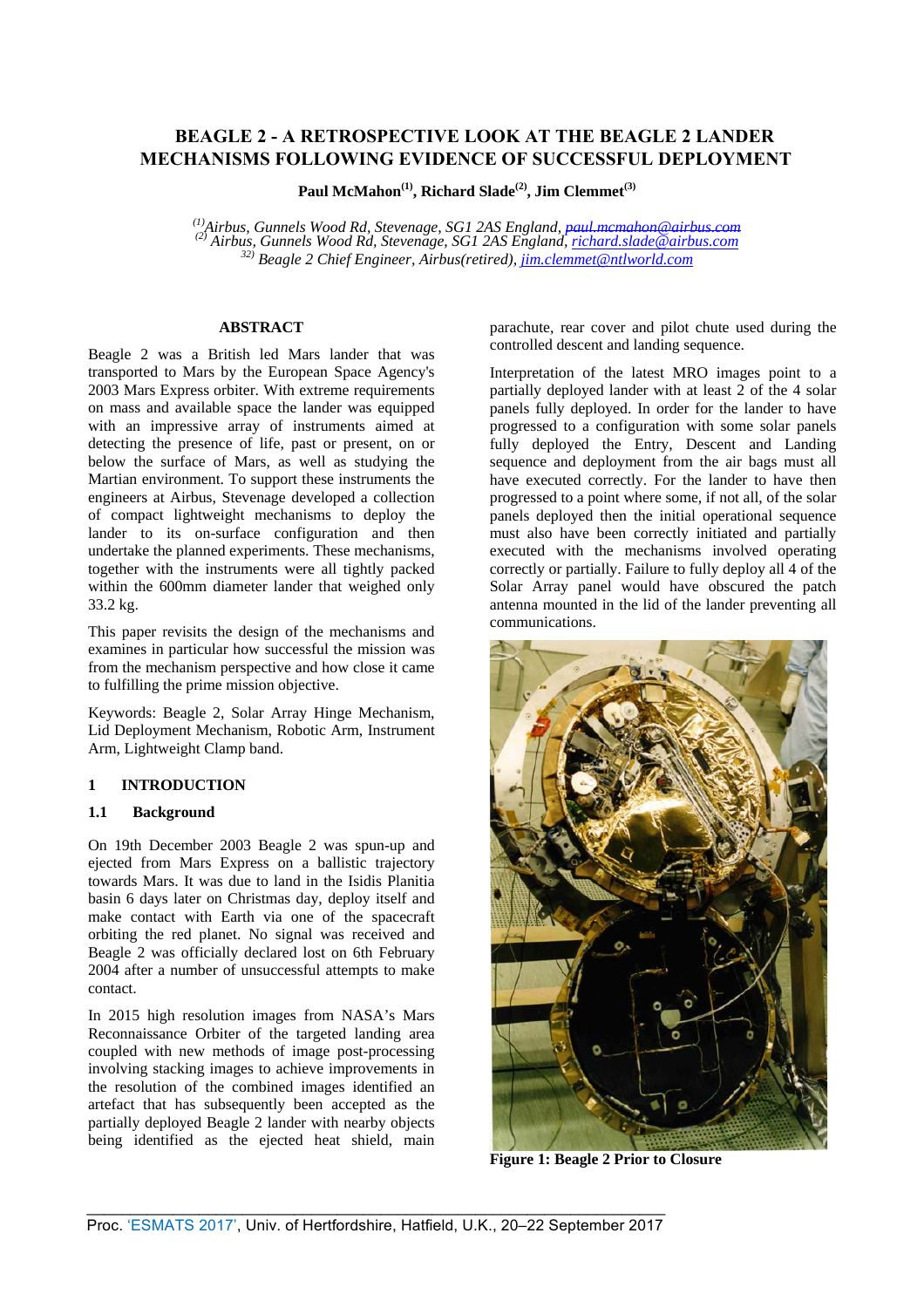### **1.2 Beagle 2 Overview**

Beagle 2 lander was a lightweight lander consisting of 2 shallow bowl-shaped halves incorporating a number of compact, lightweight, bespoke mechanisms that were all designed, developed and qualified by Airbus under the scope of the Beagle 2 programme. These included a lightweight clamp-band - used to secure the 2 halves of the lander together; a main hinge - used to deploy the lid and self-right the lander, opening it up to allow experiments to be performed and 4 solar array panel hinges - used to deploy the solar panels, and a 5 degree-of-freedom robotic arm - to deploy instruments onto the surface. This paper revisits the design of these principle mechanisms and re-evaluates the decisions made during the design process with regards to the robustness of the design; paying particular attention to the decision not to incorporate any redundancy into the designs because of the severe constraints on accommodation space available, the need to minimise mass and conform to strict power limitation requirements.

A review of the mass summary file shows that every single item was fully accounted for and savings of a few grams were considered as potential mass savings.

### **2 BEAGLE 2 MECHANISMS**

# **2.1 Top Level Summary**

As mentioned above The Beagle 2 lander had 4 distinct mechanisms in the final stages of the landing sequence that were designed, developed and qualified specifically for the mission.

The mechanisms were:

- a) Clamp Band Assembly (CBA)
- b) Main Hinge Deployment Mechanism (MHDM)
- c) Solar Array Release Devices
- d) Solar Array Hinge Mechanism (SAHM)
- e) Robotic or Instrument Arm

Because of the severe constraints on mass and volume each of these mechanisms were, in effect, potential single point failures; there was no redundancy built into any part of the mechanism and they all had to function correctly, in sequence, for the mission to succeed.

### **2.2 Individual Mechanisms Overview**

### **2.2.1 Clamp Band Assembly**

The CBA consisted of 3-off 20mm wide x 0.81mm thick titanium straps, connected by 2 turnbuckles to tension the band and apply the clamping force required to keep the 2 halves of Beagle 2 together during AIT, launch, cruise and EDL, and a single release device designed to release the band tension and allow the 2 halves of the lander to separate exposing the instruments within the clam shell to the Martian environment. Further details of the CBA can be found in Ref [1] but the provides a summary of its mechanical details.

In addition to the items highlighted above the CBA incorporated 18 V-shaped Clamp Blocks, used to transfer the CBA tension into a clamping force at the lander lid and base interface. Due to weight constraints there were no ejection springs or catcher system instead we relied upon the tension in the band, the position of the turnbuckles and the dynamic behaviour of the band upon release to flick the band away from the lander.



| Characteristic     | <b>Performance Achieved</b>       |
|--------------------|-----------------------------------|
| <b>Mass</b>        | $0.456$ kg                        |
| Dimensions         | 620mm diameter, band              |
|                    | segments 20mm wide x 0.81         |
|                    | thick                             |
| Tension - nominal  | 2159 N                            |
| Operating          | -30 $\degree$ C to 30 $\degree$ C |
| temperature range  |                                   |
| Non-operating      | $-58$ °C to $+125$ °C             |
| temperature range  |                                   |
| Frangibolt Release | 18 V-24 V                         |
| Voltage            |                                   |

#### **Table 1: CBA Characteristics**

Should the dynamic behaviour be insufficient to fully un-wind the CBA, operation of the MHDM and the shape of the lid and base interface brackets would ensure that the band would fall clear permitting the lander to open. Release of the CBA was by means of a Frangibolt incorporating a memory metal actuator to stretch a notched Titanium bolt until it failed allowing the then free ends of the band to fly away from the Lander. Again due to weight constraints there was no redundancy in the release device, if it failed to operate the band would fail to release. Typically a Frangibolt would be designed to have redundant heater coils used to generate the heat to stretch and break the bolt. This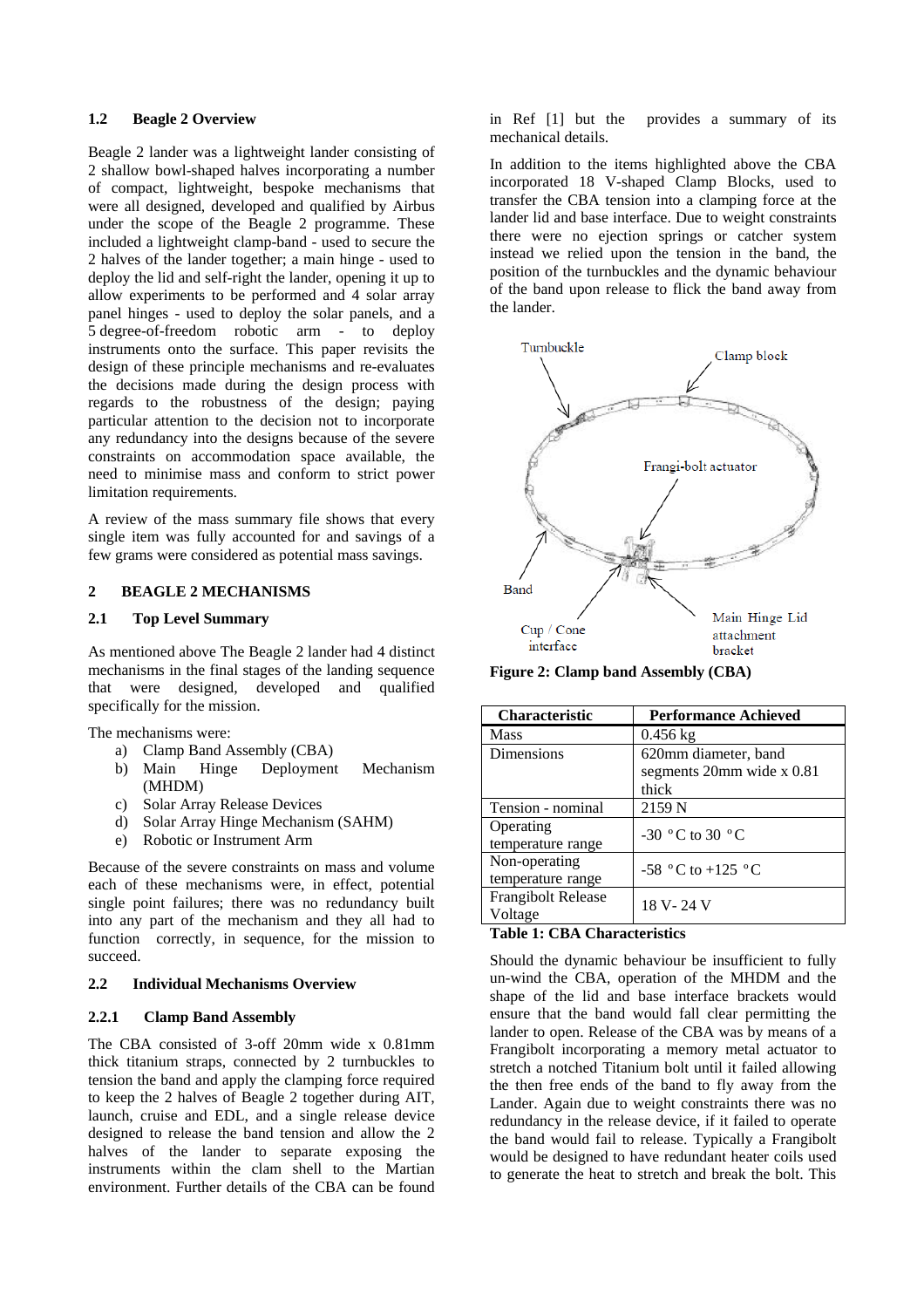however would have required redundant wiring and additional circuitry. Adding a second redundant Frangibolt actuator would have cost 25grams. Many clamp bands have fully redundant release devices but this would have added around 100 grams to the mass budget after allowing for the offset caused by the deletion of one of the 2 turnbuckles. Additional circuitry and wiring would have further increased the mass penalty.

If the CBA failed to open then the mission would be lost and none of the other mechanisms or the instruments installed on the Instrument Arm would be able to perform their separate function

# **2.2.2 Main Hinge Deployment Mechanism**

The Main Hinge Deployment Mechanism (MHDM) was designed to open the lid of the Lander once the CBA had successfully deployed. Because of accommodation constraints the Hinge consisted of motor gearbox assembly incorporating a 201420:1 multi stage gearbox consisting of a 5 stage planetary gearbox, a spur gear stage and a harmonic drive. Drive from the output stage of this assembly was passed to a secondary output drive via a tensioned wire rope. The secondary output stage was necessary to accommodate most of the mechanism internally in the Lander base, where it was protected from landing impacts (and from damaging the airbags) by the external protective cladding, and to move the axis of rotation outboard to generate the necessary clearance for the lid during deployment. Full details of the MHDM can be found in Ref [2] but the following table provides a brief summary of the main technical details of the mechanism.

| <b>Characteristic</b> | <b>Performance Achieved</b> |
|-----------------------|-----------------------------|
| <b>Mass</b>           | $0.987$ <sub>kg</sub>       |
| Dimensions            | 140mm(w)x140mm(d)           |
|                       | x110mm(h)                   |
| Max. output torque    | 71Nm                        |
| Back-driving torque   | $10.7$ Nm                   |
| Max. rotational speed | 0.3 / s                     |
| Supply voltage        | 12V                         |
| Drive current         | 100mA (max.)                |
| Position feedback     | 10k, 1% linearity           |
| Operating             | $-40$ °C to $+30$ °C        |
| temperature range     |                             |
| Non-operating         | $-100$ °C to $+125$ °C      |
| temperature range     |                             |

# **Table 2: MHDM Characteristics**

The Main Hinge was designed to cope with the Lander landing either way up and in fact lid downwards was the worst case as the base consisted of 24.3kg or 73% of the total 33.2 kg of the Lander mass. Lifting this mass required a total factored output torque of 71Nm, hence the need for the very large gear box ratio. Such a large ratio resulted in a deployment time of

approximately 10 minutes for the full 180 degrees rotation required to fully deploy the lid.

As with the CBA if the Main Hinge Mechanism failed to operate then the mission would be lost as the next in sequence Solar Array Hinge Mechanisms would not be able to deploy the Solar Panels, which were required to generate power for the remainder of the mission



#### **Figure 3: Main Hinge Mechanism**

.Once again there was no redundancy built into this mechanism. It is almost impossible to build redundancy into the mechanical parts of such a hinge mechanism but there would have been redundant bushes, where possible, to offset the effect of a seized bearing but nothing else apart from a margin of safety designed into the mechanical structural parts against the predicted loads.

It is common practice with motors to have redundant drive motor coil mounted on a common motor drive shaft but lack of available space and mass prevented such a basic solution being implemented into the design. The Maxon motor employed in the MHDM weighed only 25 grams but the additional wiring and circuitry would have added to this, as would additional structure to support the increased length of the cantilevered motor.

### **2.2.3 Solar Array Release Devices**

The stack of SA panels was secured to the lid of Beagle 2 via 5-off Frangibolts. As with the clamp band, these worked by the action of a heater stretching a notched bolt until failure. All 5 devices had to work to release the stack of SA panels and allow them to be deployed. Again no redundancy was employed because of lack of space and available mass budget. Secondary Frangibolt heater elements would have weighed 25 grams each plus the additional wiring and circuitry. The increased length of the notched bolts would have added around another 50 grams in total.

#### **2.2.4 Solar Array Hinge Mechanism**

Beagle 2 had 4 Solar Array panels, roughly circular in shape and 590mm in diameter installed inside the lid. The SAHMs are much simpler mechanisms than the MHDM primarily because the solar panels were very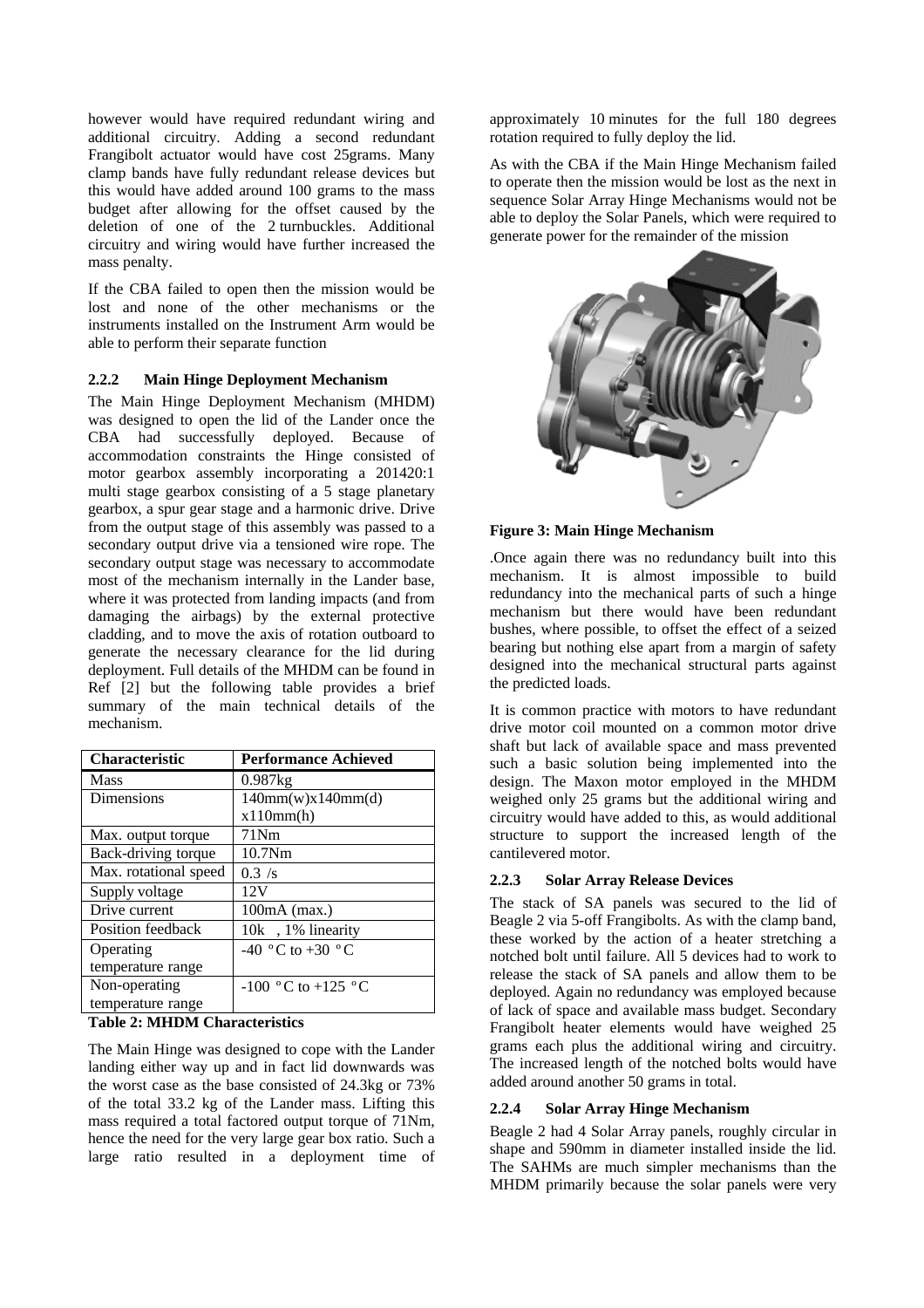light and the mechanism only had to cope with a single possible deployment orientation of the Lander. All 4 mechanisms were essentially identical but with slight geometric differences in the output flange to account for the way the 4 panels were stacked upon each other. The SAHMs consisted of a motor gearbox assembly and single pass spur gear set with a 3729:1 gear ratio plus structural interfaces to the Lander lid and the SA panels. With a deployment time of approximately 12 seconds for the full 180 degrees rotation the mechanisms had to be deployed in a specific sequence and time controlled to avoid clashes with other panels. The panels had to be rotated through at least 100 degrees to provide sufficient room for the next panel to deploy.

Full details of the Solar Array Hinge Mechanism can be found in Ref [2] but Table 3 provides a brief summary of the main technical details of the mechanism.

| Characteristic        | <b>Performance Achieved</b> |
|-----------------------|-----------------------------|
| Mass                  | $0.120$ kg                  |
| Dimensions            | 30mm(w)x100mm(d)x45mm(h)    |
| Max. output torque    | 2.5Nm                       |
| Back-driving torque   | 0.17Nm                      |
| Max. rotational speed | 15/s                        |
| Supply voltage        | 12V                         |
| Drive current         | 100mA                       |
| Position feedback     | 10k, 1% linearity           |
| Operating             | $-40$ °C to $+30$ °C        |
| temperature range     |                             |
| Non-operating         | $-100$ °C to $+125$ °C      |
| temperature range     |                             |

**Table 3: SAHM Characteristics** 



### **Figure 4: SAHM Mechanism**

At this point it is worth comparing the difference in mass between the MHDM and the SAHM. Each SAHM weighed only 120 grams compared with 987 grams for the MHDM, which reflects reasonably well the difference in work required from the different mechanisms. The SA panels weighed around 0.750 kg each whereas, as stated, the MHDM had to potentially deploy the base and equipment within, which weighed 24.3 kg.

As with the other mechanisms all 4 SAHMs had to function correctly, not only to expose the surfaces covered with solar cells to enable the generation of

power necessary for the mission to continue but also to expose the patch antenna mounted in the lid of the lander under the last SA panel. If the final SA panel didn't deploy then without the patch antenna exposed communications with Mission Control in Leicester, UK would not be possible and the Lander could not be commanded from Earth.

As with the MHDM there was no redundancy built into these mechanisms, constraints on available space and mass meant that the normal practice of having redundant motor coils could not be implemented. The SAHM used a different Maxon motor/gearbox assembly so a redundant coil would have added at least another 25 grams per hinge plus the impact of additional wiring and circuitry, plus any additional support structure to support the increased length of the cantilevered motor.

### **2.2.5 Robotic or Instrument Arm**

The Instrument Arm is a 5-degree of freedom anthropomorphic manipulator with a multifunctional end effector (the PAW) permanently attached to the wrist joint. The PAW was a key element of Beagle2 as it comprised the instruments to examine Martian rocks and to take samples for analysis by the Gas Analysis Package (GAP) mounted in the base of the Lander.

Full details of the Instrument Arm can be found in Ref [2] but the following table provides a brief summary of the main technical details of the mechanism.

| <b>Characteristic</b> | <b>Performance Achieved</b> |
|-----------------------|-----------------------------|
| <b>Mass</b>           | 2.2kg                       |
| Degrees of Freedom    | 5                           |
| Maximum reach         | 0.709m                      |
| Max. output torque    | 25Nm                        |
| Back-driving torque   | 21Nm                        |
| Max. rotational speed | 0.5 / s                     |
| Supply voltage        | 12V                         |
| Drive current         | $100mA$ (max)               |
| Position feedback     | 10k, 0.1% linearity         |
| Operating temperature | -40 °C to +30 °C            |
| range                 |                             |
| Non-operating         | $-100$ °C to $+125$ °C      |
| temperature range     |                             |

**Table 4: Instrument Arm Specification** 



**Figure 5: Instrument Arm - Installed Configuration**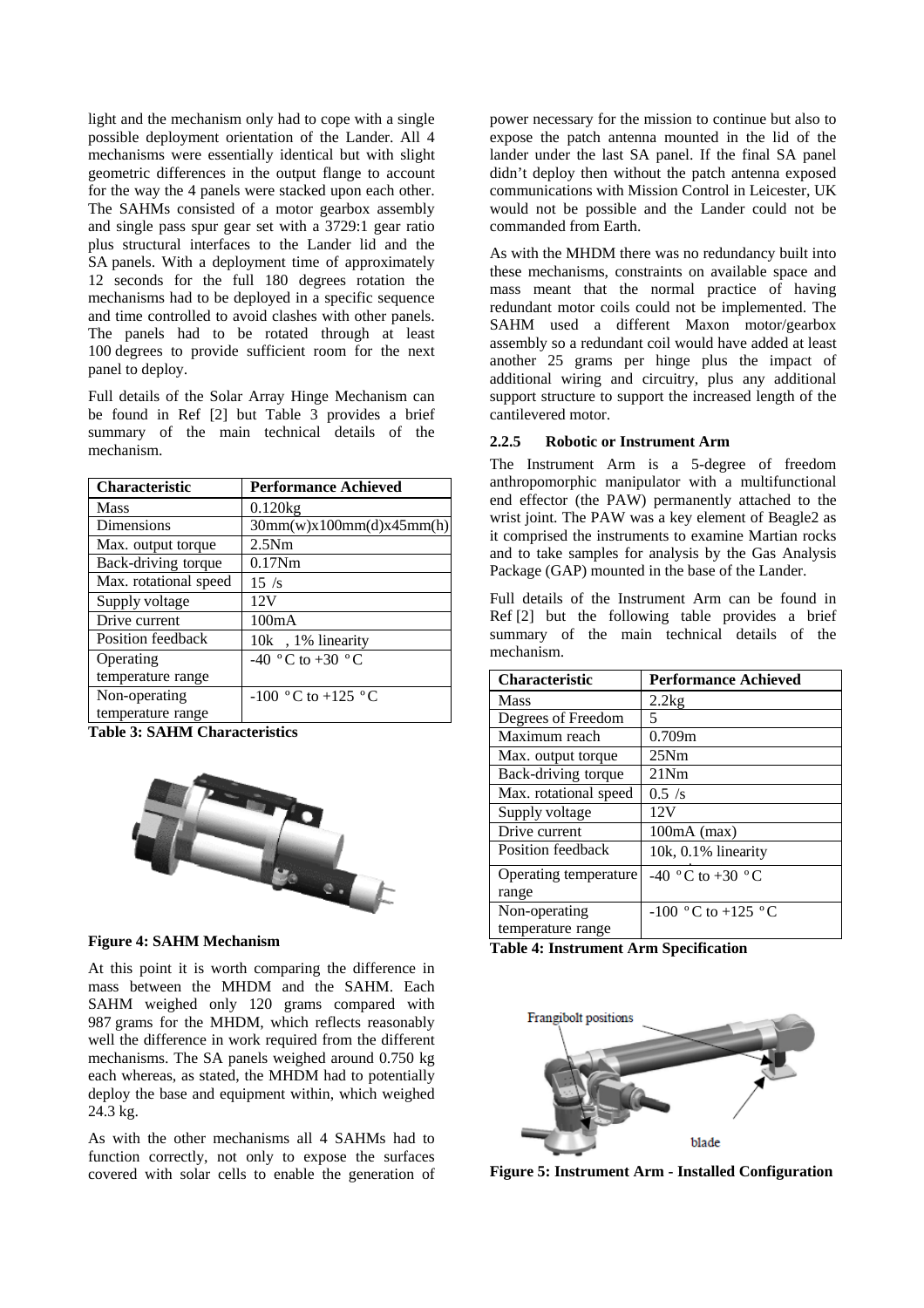The IA was retained in its stowed configuration using a pair of Frangibolts, both of which had to operate to allow the IA to be released from the base of the Lander and perform its function. If the IA could not be deployed then none of the 7 instruments or tools mounted on the PAW could be used to sample the Martian environment in the vicinity of the Lander. As with the other mechanisms there was no redundancy within the IA or its Hold Down Release Devices; all had to function for the IA and the PAW mounted instruments to be used. In reality, however, if one of the 5DoF joints seized during on-surface operations then the IA could still have been used to a limited extent resulting in a degraded mission.

Adding redundant Frangibolt heater coils and increasing the length of the notched release bolt would have added around 80 grams to the mass budget plus additional wiring and circuitry. Adding redundant motor windings to each of the 5DoF would have been a much more difficult affair, if not impossible given the available space. This would have had the secondary effect of increasing the number of cables traversing the hinge lines resulting in increased resistance and probably larger motors to ensure that ECSS Mechanism operating margins were maintained.



Figure 6: Instrument Arm Assembled in Lander

### **3 LATEST MRO HiRISE IMAGES**

In January 2014 the Beagle 2 team at University of Leicester announced that through a new analysis method and the painstaking work of searching through high resolution images by Michael Croon, a former member of the Mars Express operations team at ESA's Space Operations Centre, ESOC, in Darmstadt, Germany, working in parallel with members of the Beagle-2 industrial and scientific teams an artefact identified on the surface of Mars in the correct region that could possibly be Beagle 2.



**Figure 7: MRO HiRISE Image of Beagle 2** 

This artefact has since been accepted as Beagle 2 but because it is right at the resolution limit of the MRO cameras it is not possible to accurately determine exactly the deployed state of the Lander. There could be 2, 3 or 4 solar panels deployed but the evidence seems to favour at least 3 of the 4 as shown in Figure 8.



**Figure 8: Interpretation of MRO Images Showing Beagle 2 on the Surface of Mars** 

From the inset images it can be seen that it is possible to fit a number of different deployed state configurations to the highly processed images. This prevents the team at the University of Leicester from accurately identifying the deployed configuration but it seems that not all the solar panels deployed and this would have prevented any communication via the obscured patch antenna mounted in the lid.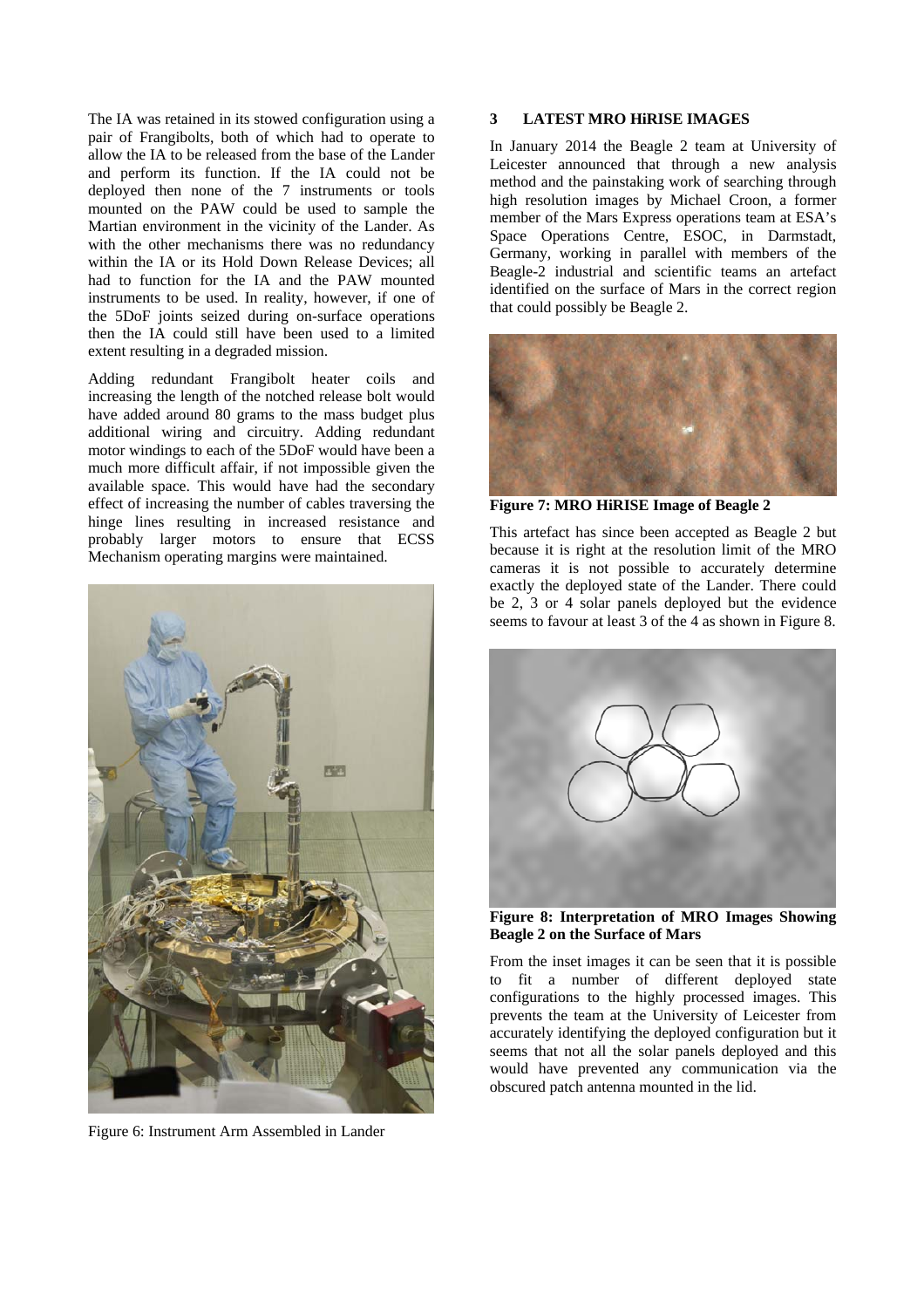### **4 ASSESSMENT OF BEAGLE 2 CONFIGURATION**

# **4.1 Overview**

The following table assesses the status of each mechanism assuming that the configuration shown in Figure 8 is correct.

| <b>Mechanism</b> | <b>Assessment of Status from Images</b>                                         |
|------------------|---------------------------------------------------------------------------------|
| <b>CBA</b>       | Operated: There is evidence that the                                            |
|                  | lander has opened therefore the clamp                                           |
|                  | band must have functioned correctly for                                         |
|                  | the Lander to have opened.                                                      |
| <b>MHDM</b>      | Operated: There is evidence that the                                            |
|                  | lander has opened therefore the MHDM                                            |
|                  | must have functioned correctly and                                              |
|                  | opened the Lander.                                                              |
| SA Release       | Operated: The fact that at least 2 SA                                           |
| Devices (5)      | Panels<br>appear<br>to<br>have deployed                                         |
|                  | indicates that all 5 Frangibolts operated                                       |
|                  | correctly allowing the SA panels to be                                          |
|                  | deployed.                                                                       |
| SAHM#1           | Indications are that the first panel has                                        |
|                  | fully deployed.<br>This<br>would<br>have                                        |
|                  | allowed the next panel to deploy and                                            |
|                  | also for power generation to have                                               |
|                  | commenced, supplementing the power                                              |
|                  | stored within the on-board battery.                                             |
| SAHM#2           | Indications are that the second panel                                           |
|                  |                                                                                 |
|                  | fully deployed as well. This would have<br>allowed the next panel to deploy and |
|                  |                                                                                 |
|                  | supplemented the amount of power                                                |
|                  | being generated also supplementing the                                          |
|                  | power stored within the on-board                                                |
|                  | battery.                                                                        |
| SAHM#3           | Indications<br>are that the third panel                                         |
|                  | deployed as well. If not this would have                                        |
|                  | prevented<br>the next panel<br>from                                             |
|                  | deploying. Analysis and modelling of                                            |
|                  | the images shows that Panels 1, 2 and 3                                         |
|                  | each rotated by at least 130 degrees,                                           |
|                  | more than sufficient for the next panel                                         |
|                  | to deploy. 130° was the default angle                                           |
|                  | for initial deployment before ground                                            |
|                  | command unless illumination threshold                                           |
|                  | check by software was not met in which                                          |
|                  | case panel would continue to 160 <sup>o</sup> .                                 |
| SAHM#4           | Likely that this panel hasn't deployed.                                         |
|                  | Critically this would have prevented the                                        |
|                  | patch antenna mounted in the lid from                                           |
|                  | uncovered and allowing<br>being                                                 |
|                  | communications<br>with<br>Earth<br>to                                           |
|                  | commence.                                                                       |
| IA               | Without the ability to communicate                                              |
|                  | with Earth the IA did not have the                                              |
|                  | opportunity to confirm its status and the                                       |
|                  | resolution of the images is insufficient                                        |
|                  | to infer any information regarding its                                          |
|                  | status.                                                                         |

**Table 5: Status Assessment** 

# **4.2 Summary Assessment**

From the above table it can be seen that at least 10 out of the 12 mechanisms supplied by Airbus, Stevenage operated correctly. The status of the IA cannot be determined and the status of the remaining solar panel hinge is uncertain.

# **4.3 Impact of Adding Redundancy**

Throughout this paper mass and available space have been cited as reasons for not providing any form of redundancy in any of the above mechanism; they all had to work in the planned sequence for the mission to succeed. Although the numbers quoted for the mass of each of the redundant items are small they all add up and if all implemented would have added around 500 grams in additional parts. To this would need to be added any addition support structure to carry the additional mass, especially critical in the case of the extended lengths of the cantilevered Maxon motors. To this would have to be added the mass impact of additional wiring and circuitry. In total this could have added around 0.550 kg to the total mass of the lander or just over 1.5% of the total mass.

To put it simply on a mission where there wasn't any spare mass budget, even an additional 0.55 kg could not be tolerated and the decision was made early in the design process not to have any redundancy. With the level of information currently available it is impossible to tell if additional redundancy would have allowed the final SA Panel to deploy, assuming that it has not, or whether there was some other fault; wiring problem, insufficient power, snag on the SA Panel Release Devices, excess stiction between the SA Panels, impact damage or some other fault that prevented the patch antenna from being exposed.

# **5 CONCLUSION**

Beagle 2 was known to be a high risk programme from the outset. The limited access to funds throughout the programme as reported in Ref [3] was identified as a potential contributor to the 'failure' of the mission as it may have prevented many of the problems that develop in any programme from being properly solved early in the development. This can lead to problems being buried in the design, which are then more costly to rectify later in the programme or simply go undiscovered because there is insufficient time or money available to fully debug every aspect of the build. These concerns as expressed in Ref(3) were focused on the high risk elements of entry descent and landing and have been proven to be unfounded. Beagle 2 did not crash land as had been assumed. With the minimal time to design develop, build, test and deliver Beagle 2 in just 4 year, without the benefit of the usual project Phases A and B, required an unconventional approach. The development risks may equally apply to the lander mechanisms.